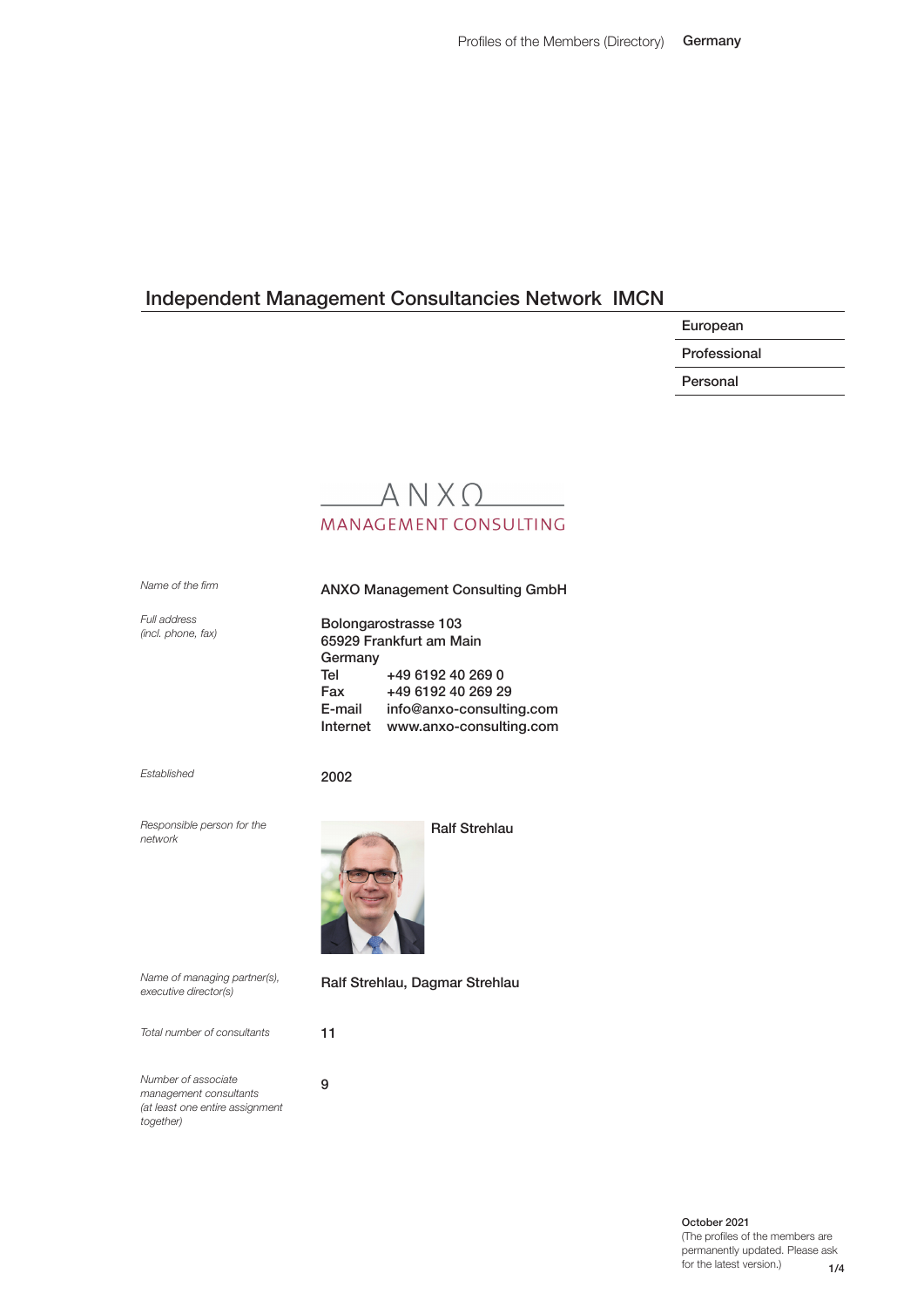## ANXO GMBH

| <b>Specialisations</b><br>(main fields of activity/<br><b>FEACO</b> classification) | <b>Managment of Change Processes</b><br><b>Strategy</b><br>Marketing<br><b>Sales</b><br><b>Finance /Controlling</b><br>Procurement<br>HR managment<br><b>Information Technology</b> |
|-------------------------------------------------------------------------------------|-------------------------------------------------------------------------------------------------------------------------------------------------------------------------------------|
| Type of clients/branches<br>(industry sectors)                                      | Service companies<br>Retail / Trade<br>Consumer goods and food<br>Logistics<br>Mechanical and plant engineering<br>Manufacturing industry                                           |
| Consulting products or service<br>packages (self-developed)                         | Value Circle - Tool for the measurement of values in an organisation                                                                                                                |
| Language ability in the firm                                                        | German<br>English<br>French                                                                                                                                                         |
| Professional membership<br>and cooperations                                         | Bundesverband Deutscher Unternehmensberater BDU<br><b>Marketing Club Frankfurt</b><br>Berufsverband Deutscher Psychologen e.V.                                                      |
| International certification<br>and date                                             | CMC (Certified Management Consultant) the Federal Association of German<br>Management Consultants BDU e. V., 2014                                                                   |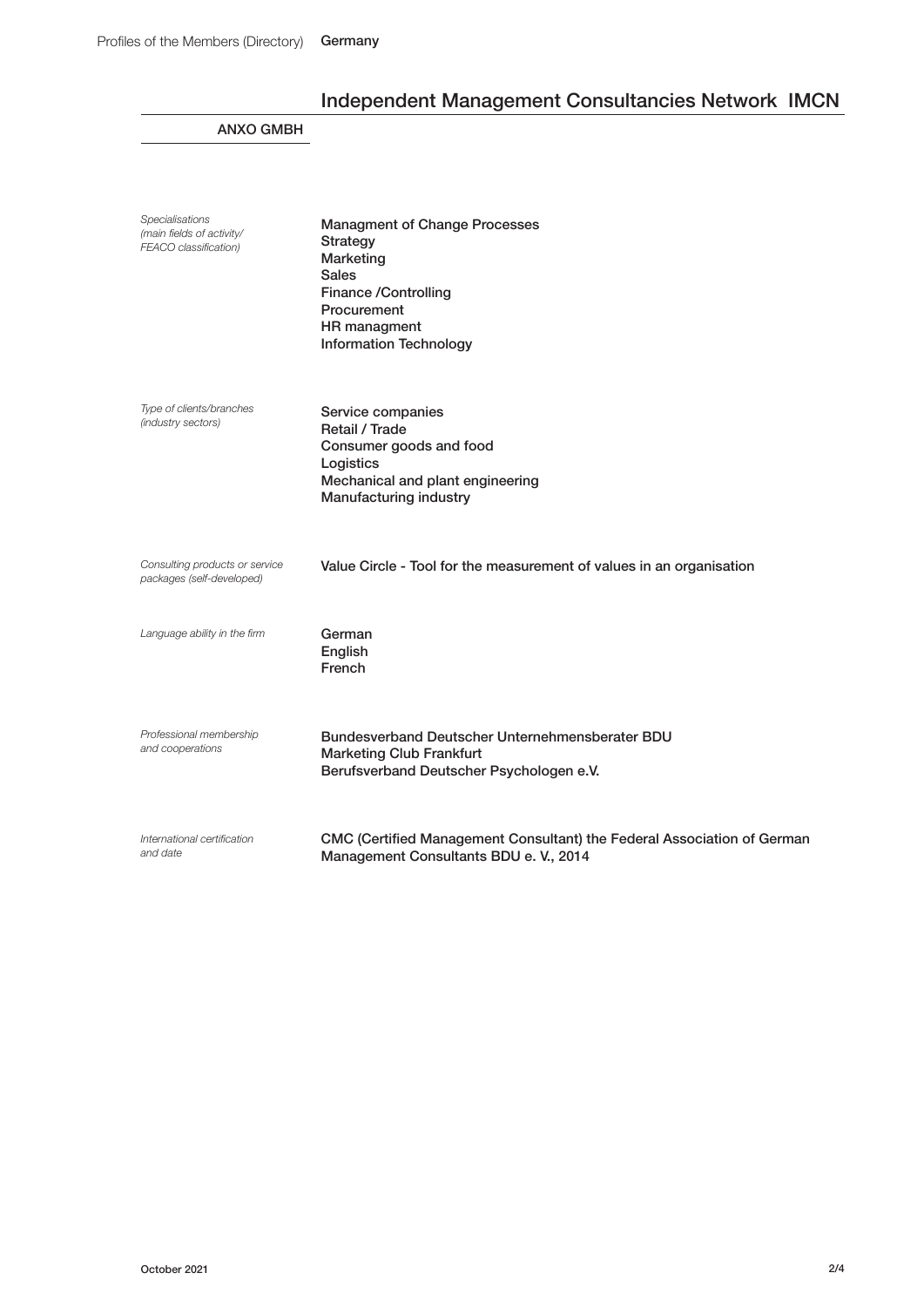### ANXO GMBH

*Mission statement / consulting philosophy*

 ANXO Management Consulting based in Frankfurt am Main was founded in 2002 by the owner Ralf Strehlau and is managed jointly by Dagmar Strehlau and Ralf Strehlau. We are rooted in in the area of market-oriented business consulting to create change processes within the business areas strategy, marketing and sales belongs to the key competences. Our key competencies are complemented by our specialised know-how in the areas of digitalisation and human resources management. In addition, we have the experts in our team for compliance issues and M&A processes. The direction of ANXO is always an implementable and sustainable-acting optimisation approach with the aim to implement the developed processes together with our clients in the economic practice. The key competences lie within the combination of idea-, method and process know-how, altogether with a fexible organisation, highly qualifed employees and long-term experience of our partners

*Credentials (short description of some typical assignments)*

- *– Type of client / branch (industry sector)*
- *– Field of activity*
- *– Assignment summary and results*

SUCCESSFUL PROVIDER OF LANGUAGE AND SPECIALISED TRAINING The client asked ANXO to support the development and penetration of a new market segment, aiming for an increase in turnover. Goal was to address the market segment of management consultancies in a more targeted manner. As a result, ANXO analysed and presented the market segment of management consultancies in detail, including a scoring analysis model for the product portfolio fit. Based on the findings, the portfolio for the targeted market segment was successfully optimised and recommendations for the marketing and sales concept were developed.

#### INTERNATIONAL SERVICE PROVIDER FOR TRANSACTIONS

ANXO was commissioned to set up a new organisational structure. Within this framework, an executive committee was established and provided with operational support. Another goal was to further develop and establish the corporate culture. In order to increase the acceptance of the new corporate culture, key resources were engaged as change agents. Furthermore, a management structure was established that also enables inorganic growth.

#### MARKET LEADER FOR THE INTERNATIONAL AUTOMOTIVE INDUSTRY

ANXO was requested to support the implementation of an e-commerce strategy. This included an analyse of the e-commerce performance of the company as well as providing best-practices examples of e-commerce relevant subjects. Based on the findings, ANXO developed a company-specific e-commerce strategy. Within the project, ANXO acted as a coach for the project manager of the company, accompanying him through regular workshops regarding strategy development.

#### MEDIUM-SIZED FOREIGN FINANCIAL INVESTOR

Due to the strategically determined holding period, the client wanted to dispose of shares in an investment. ANXO was requested to accompany the sale of the company to a strategic investor. Within the framework of the project, a long- and short-list as well as an information memorandum was prepared. As a result, ANXO was able to identify and contact potential strategic partners. Benefting from our broad management experience and our large existing network in the industry, the sale of the company to a strategic investor was completed successfully.